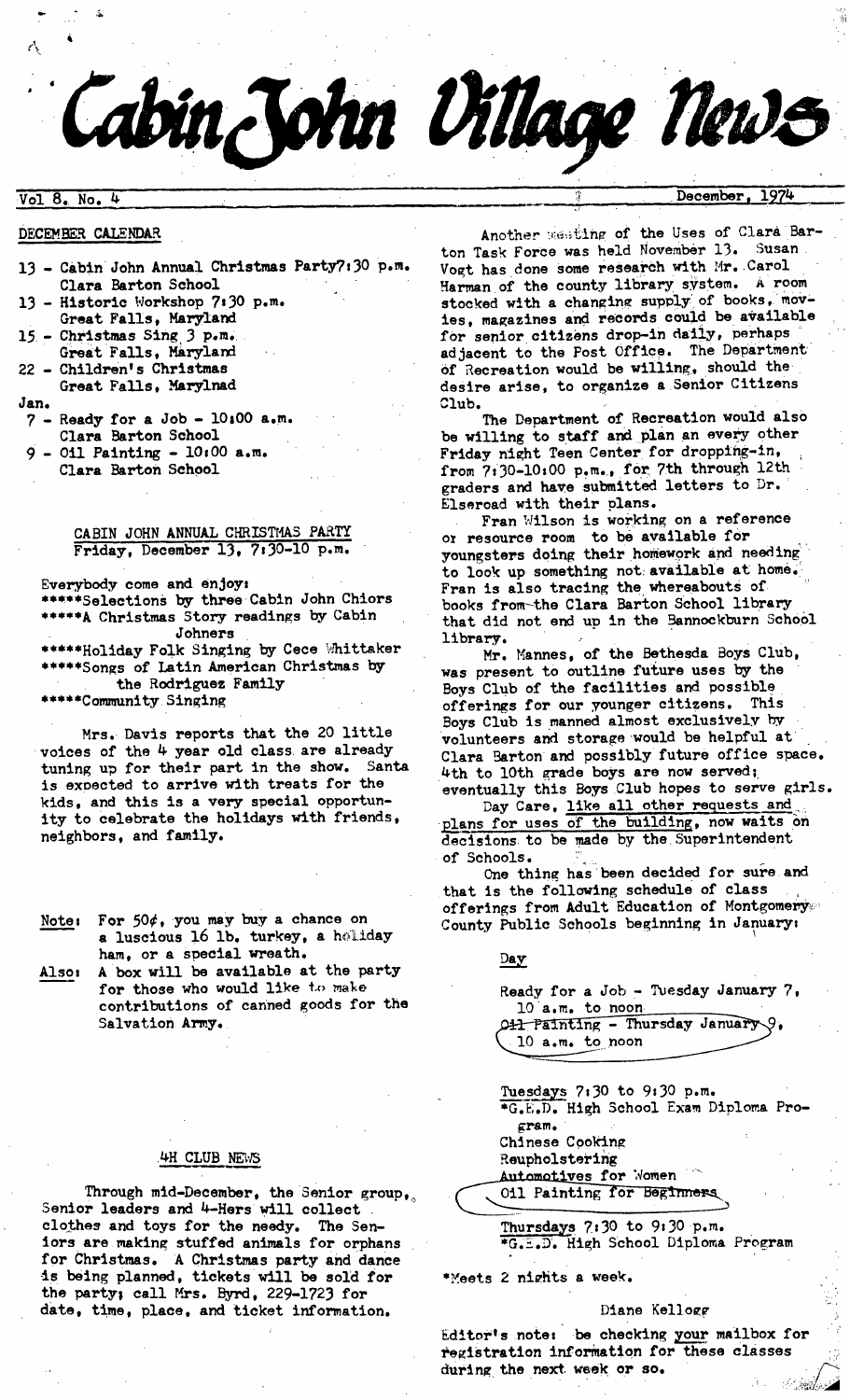The Village News received two different articles on downzoning this month, and both articles are presented here side-by-side for your ease in Comparison.

# A CALL TO THE REAL CITIZENS; OF CABIN JOHN

On October 1 of this year, the County Council voted in resolution  $*7-1962$  to change the zoning status of the Quick Food Shop and the Gallery on MacArthur Blvd. from commercial to residential. In addition it recommends similar action for the Alpine Veterinary Hospital.

These properties are now classified as non-conforming uses. Their operations are severely restricted in order to eventually close them down. As an example, severe damage to either building would, under law, prohibit the owner to repair the structure. How relevant this is to all of us was demonstrated two weeks ago when vandals set fire to the Quick Food Shop. If severe damage had resulted, the owner would have been denied permission to reopen his business, and Cabin John would have been without a store today,

In addition the owners who have improved their buildings as places of business now must sell their properties as private residences. The financial loss they would incur must be suffered by the owners alone as there is no provision under Maryland law for any com-Pensation from the State.

I cannot believe that the citizens of Cabin John really'support this kind of action. Yet it is the Cabin John Citizens Association, an organization which purports to speak for all of us, which has been the prime motivator of this zoning change.

~There is a petition being circulated to restore the Quick Food Shop and the Gallery to their commercial status. iith less than two weeks of circulation it has collected over 200 signatures from the 539 homes in Cabin John. If you feel that these establishments have served the community well, and that their use has been both reasonable and proper, then please come to the Quick Food Shop, read and sign the petition.

However, which is more important, please attend the next Citizens Association meeting in January and confront those individuals responsible for this action. Only through the strength of your attendance can we hope to rostore the Citizens Association to the real citizens of Cabin John.

#### Bill Castle Jim Wilner

# .<u>. DQ IM (CHNESS)</u>

 $\sim$  - Deveral properties in Cabin John have recently been downzoned from a commercial zoning to a residential **OD.~ .... . .~,\_i:7 1,1,~g .~O':7.e ~"; "~t Of ~ :.:.,i:~0 -**   $\neg$ oral lity the followed yatley (orang ( a group of citizens' as  $\operatorname{occ}$  and  $\operatorname{occ}$ along the 'd. sile of the lotome), and with the support of the labi John Community Plan. The gameral

nature of Ma $\alpha$ Arthur Elvd. in Mary. land, while allowing the eristing commercial uses to remain as long as they are viable.

The community, members who southed and voted on the Catin John (0.1.  $\sim$  $\texttt{Plan}$  looked at the proporal as  $\texttt{\small J}$ affected our section of "acarthur Blyd. The decision was sade and ansiowed by a vote at the come left inr: in Aori] ~ ...  $\texttt{U}_i$ :2)  $\pm 1.1$  . III  $\texttt{U1}$  or  $\pm 0.1$  ,  $\texttt{U1}$  ,  $\texttt{U2}$  ,  $\texttt{U1}$ **C**O I ercigi luses OF pithelity there . carthur moulevard in table leep, it would make sense to consolidate the commercial use on one central convenient tract of land - the Euchey  $\mathtt{track}_\bullet$  .1ith the sever noratorium and other factors, development of this tract commercially was ouviously years in the future. So, the application of an "evistiua use" claus to the proposed downzosed commercial properties seemed to solve the com  $m$ unity's  $s$ hort-term cormercial needs, vhile uhe proposed sao ping cease: ,'t:', ......

 $\cdot$ 'OM9 CONTUSTON SPOUG -LETE :{  $\cdot$  $\mathbb Z$ O,qi tqe $\mathbb Z$  is a constraint in a set of  $\mathbb Z$  . The set of the set of  $\mathbb Z$  is  $\mathbb Z$  . The set of  $\mathbb Z$ , L, t,., *fit ~" "'+* "} *"* 71 ~ *"* O~ i:' *1 q~= ~;(7* ".' ~] q C'). *,"~',* ' "[ ~ ""-'~, ...... ! ..... '..7" "~'7 **.** .:::'7." **..,** ~ **\_** ........... ~. ~ • : : :.~ **:i** ,. \_' " t. ;. " ' ' " **r, .T"."** '~ ~".'-,~ ~:'~ , n"lr] . .- hJiG ,!., ..~,i.e.~.., ......~ ~ !: t I . "- .~.' -~ ~ .r,,..!. "~ ~" ; .:,.-:I-:-.. ....... :: ,"~ .., :.i.J~S] r,~-.~ .. **.** r).Te ~J.Q.,. **"l .L** ~ c;f' ~-" ,., .~ ,", ". '.', -/ "t, '- -{ X.C: **"** ".t,, <~ Association, and I have recoived calls arking for a clear explanation of  $\min^*$  the doynzoning real y means. 1 have talked to peorle at the County

.~ \_...:..r,<q ~ ,...~ .L.. ~, *("C ]1"7'<:* < -! ..... , ..... u,.~...,.. ; ,.:. office, and this is what they told  $\overline{m} \overline{c}$  . .-Lt"..r-:.'..<j. sl~i!~.' eo;q e~cJ..?.].. L:.,::o '.-....:).c.,~

loes not conform to the actual zerra $\gamma$ 7.. .L. .I .- !"~ fit r, ; ..j.~. ~... -~ --.' j. ,; :: T [', ¢,~..;,:, .:t i:c, Tin-,'.', :', i p. t - ............ : : .... .. ......... . . .. ). .,.. ,. " ..,- ;,.., . LC ....... .:".• "" C.":,' :~.] n di t e joleovlas tupss hoped if the Pullding is more than 5G. destroyed by fire or other calaaity, it comhot be rebuilt as compercial, and will revert to resilential. If  $i$  ie  $\cdots$   $i$  . In  $\cdots$  ,  $i$  is vectors  $\cdots$  and  $\cdots$  .  $i$  seed 105 - 2001 1917 I .... 101 101 101 101 ... i,~4 7 7 l",,',,',~ ":O ","c, ,..'i "~,'.~',':-~ <.~] • '"!,. l'-'~'i 7 ,~ i ,',...' itself contot be orpanded of added OJI (0) UPUCRIT UDJES UZOO (). 2011.09.

' c}7~b::, i : 1," ', a, d, c. (I. e. ) ..\_i: ,""..','.~<] ,-..; ......... c.' ::, . .: :.~ : :~-..:.:, .-. " ,'r' - .... 71 ~, ].-, ........ , ...... ,7 ..... "'" ....... !"":':'- ..; -; ,-~ l~ ,q<:, "" r":O :4" qJ *t..:;.'"* :,.,-i -i- .[, ...:\_7 ] .~i!.').<{" . "o, the land may be sold to a new owner, and the use continued. A new  ${\tt namever}$  or tenant way cove in to. ., .: ;-. ..... i..7 ::i f2! . ...~.. , l ......... ' ' " : : :! {, :L ,". ".". *<:' .* , . . . ........ , . . ,, . , ., . -. ,:')":!:',!~i:,r .;~ ,:~7 . .::.:. /'..:/: ~ . . .,.. i; **",<".:' ;'7(. '** .... ~'~"']. **] ~.** ~"' ':" """:.'- ": "' "', ,. ,""" ;C,'",'i "~ " t, .7 '(.C' ': ':" : "C'"7' ..... .--. :... .... " ., " ~"':-"- ..... ,7; :':. " .... " " ." -: .': ,,.. ..... . - j . ., -i-'.;', '!~"~'::-T'~:'.'7 '' ', .... ' :?;. "U" "" :.,.. -' ..'~ . ., I "" 'I" ": ;C:' c'~'7"'~"r,"" " :" .... ' ""'~'!  $j \sim$  .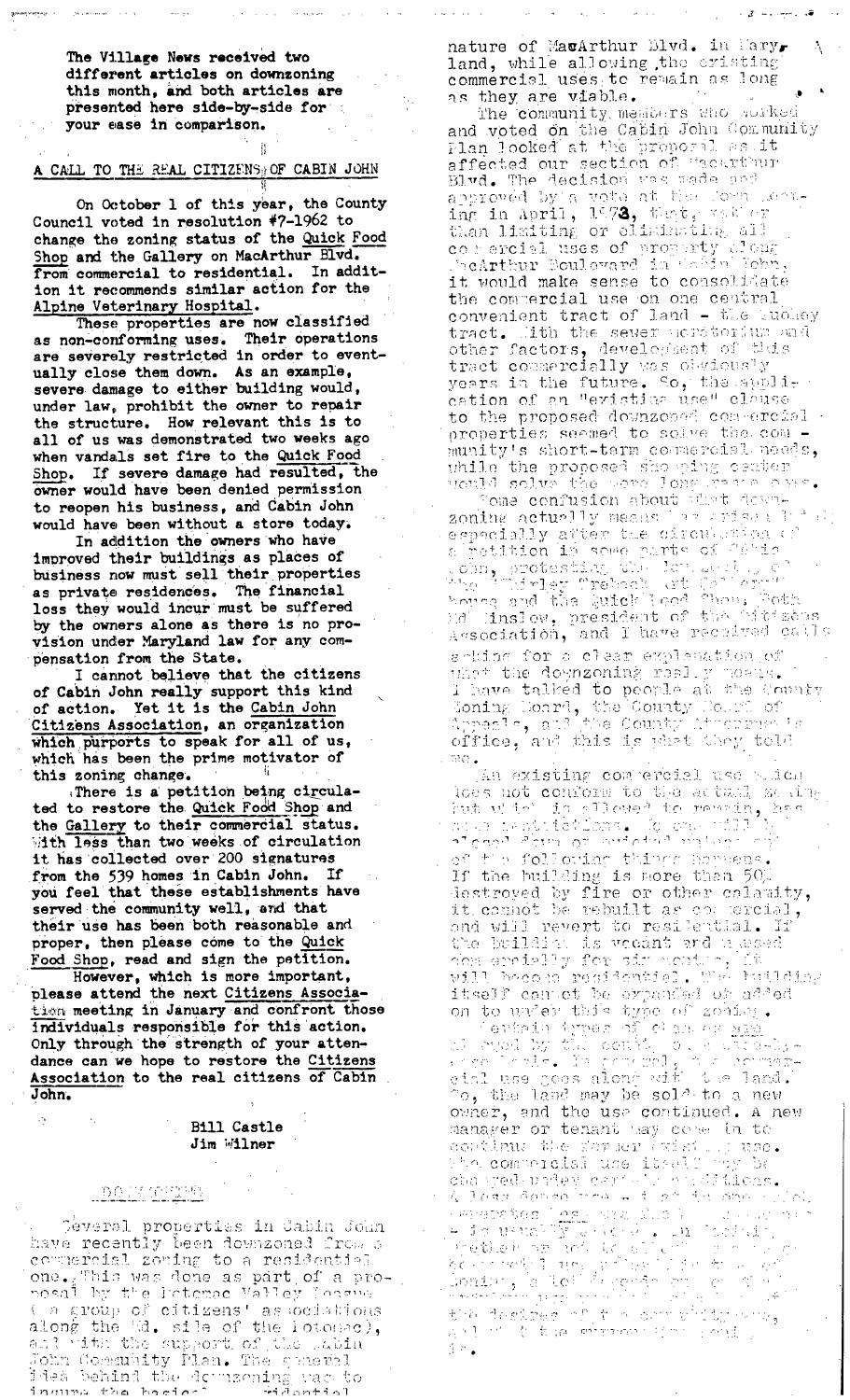Currenly, on the agenda for the<br>new County Council is a new zoning<br>category  $\div$  C-V or Commercial Meigh-<br>borhood. Mule this zoning category will have to go through a public hearing for revision and approval before it's adopted, its goal is to provide "low intensity business and commercial facilities, primarily for<br>the day-to-day convenience of the<br>immediate neighborhood." As now written, the maximum area for such a zonad property couldn't exceed one acre. The past County Council included in its downzoning action the provision that all property owners who were downzoned would be allowed to apply for this new commercial zoning without fees, after it was approved by the public and council.

by the public and council.<br>Finally, it should be said that<br>the downzoning in Cabin John did not<br>reflect bad community feeling about<br>our existing commercial services.<br>In general, the community appreciates<br>the diversity and cial properties give Cabin John. However, some competial zonings,<br>while acceptable as used now, had<br>potential for very intense redevelop-<br>ment. For instance, the two story grey frame building on the corner<br>of Tacarthur and 79th <sup>et</sup> was pre-<br>viously zoned C-0 (cosmercial-office). While quietly used as office space now, the zoning category of C-C would high or GO feet tail. The fact that this land now carries a residential zoning does not affect its present<br>use. It does provide a long range<br>way to keep Gabin John's small town atmosphere and residential nature.

working on all zoning matters as they come up, including the formuquestions or who wishes to join the compituos, call me, Susan bogt, at 229-0470.

#### MARIONETTE SHOW AUDITIONS

The Chautauquateers, Incorporated, a puppet group, announces auditions for their January-February marionette musical production of "Goldilocks and the Three Bears." Auditions are scheduled on Sunday, December 8th, at 6:30 p.m., and Tuesday, December 10th at 10:30 a.m. for vocal casting of voices for the show tape. Auditions for marionette operators are on Monday December 9th at 3:30 p.m. and Tuesday, December 10th at 10:30 a.m. Tryouts are held in Adventure Theatre in Glen Echo Park, on MacArthur Boulevard in Glen Echo, Maryland. Also needed are production personnel, including Assistant to the Director, Stage Manager, and lighting and sound technicians. For more information, Call Jo Ann Cradick at 320-5331. Show dates: Saturday and Sunday p.m.'s January 25 thru March 16.

The Chautauquateers presents its programs in cooperation with Adventure Theatre, Montgomery County Department of Recreation, and the National Park Service.

#### THE DEATH OF A BOULEVARD

Recemtly MacArthur Blvd. has been<br>the object of drastic alterations, which when completed, may well change the character of Cabin John as we know it today.

For years the Boulevard has needed resurfacing. But improvement, when it finally came, resulted not only in the roads being resurfaced, but in its being. widened and straightened as well.

The implications of this are disheartening for Cabin John residents - we can now expect an enormous increase in the amount of traffic on MacArthur Blvd. Not only will there be more cars, but they will be traveling much faster. The gentle curves and narrow lanes, which have tended to restrict the speed of automobiles, have been widened and straightened to actually encourage a more intensive The condition of the road now makes use. it an attractive commuter route for people in Potomac and outlying communities to zoom through the heart of Cabin John on their way to and from Washington. Why wasn't another lane added to the GW Parkway where that kind of traffic belongs? The surface of MacArthur Blvd. could have been repaired, but the character of the road need not have been destroyed.

Anyone who remembers River Road as it once was can now add MacArthur Blvd. to the scrapbook.

What does this mean to those people in Cabin John who live along the Blvd.? What are the implications to our children, pets, and wildlife who are used to crossing MacArthur Blvd. with a casual glance?

Once again the Citizens Association has acted irresponsibly in endorsing this project. They never understood how a road can act as a focal point for the civic life of a community, and not merely as a device for getting from one place to another as quickly as possible. It is the Citizens Association who now must answer to the community for the role they have played in the birth of a highway and the death of a Boulevard.

Jim Wilner

Dorothy Helen's<br>Beauty Salon<br>7630 Jomlinson ave \* 15

229 – 1369<br>229 – 4479 Inexday Saturday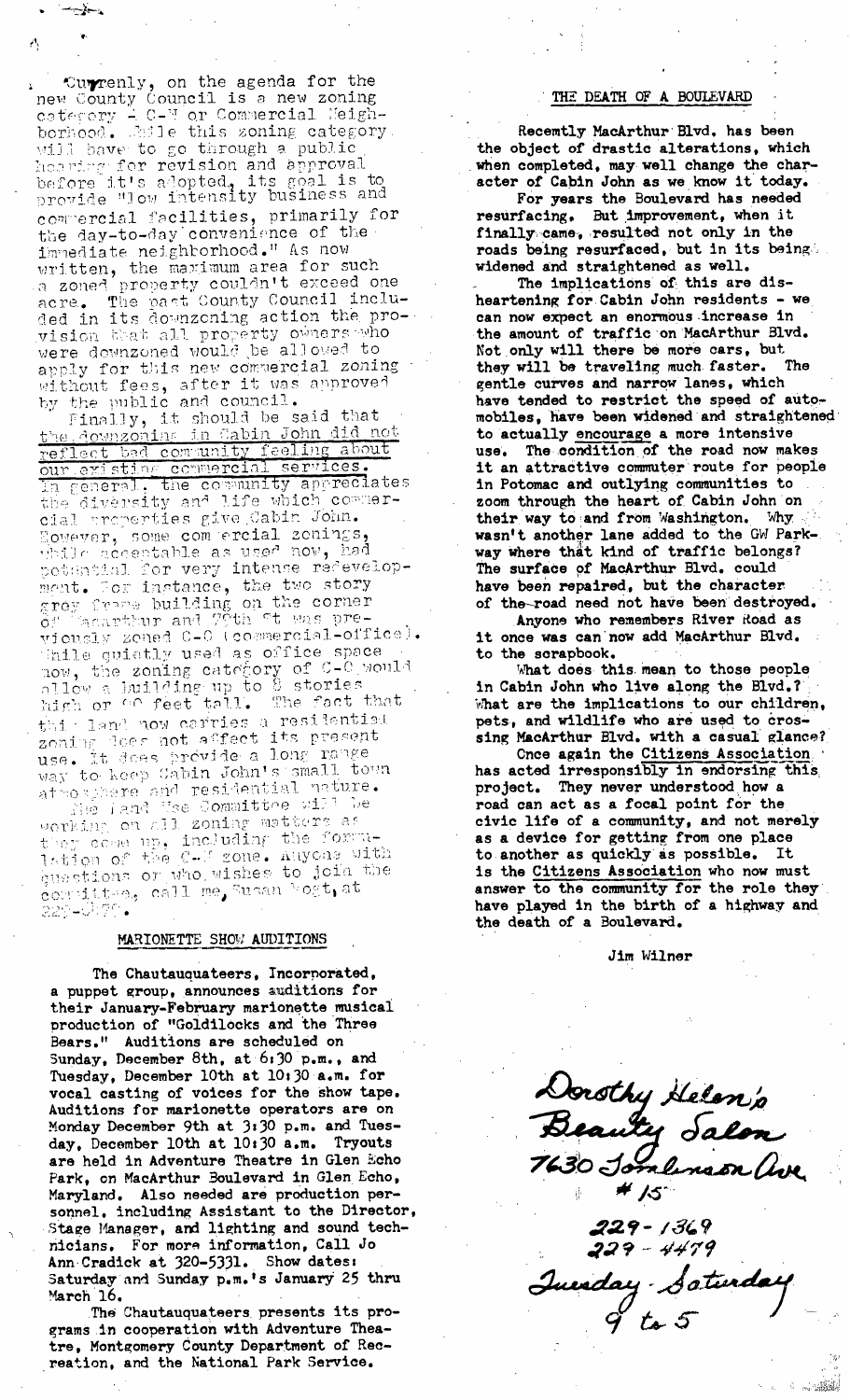#### CABIN JOHN UNITED METHODIST CHURCH

The Christmas Season at Cabin John United Methodist Church

Every Sunday: Sunday school for all ages  $9:30$  a.m.

 $\text{Worship} - 11,00$  a.m., nursery provided.

The worship hour in December will feature a series of sermons from the Gospel according to Luke anticipating the coming of the Lord Jesus.

On Sunday evening, Dec. 22, at 7:00 we will go caroling around the community. on Christmas Eve at 7,00 we will have. our traditional Candlelight Service which will include Holy Communion. Everyone is invited and welcome to join us for any of these activities. Come and worship with us during this glorious season of the year.

AI Rieke, pastor

# EVENTS OF THE NATIONAL PARK SERVICE -Great Falls, Maryland. .

Friday December 13 - Historic Workshop: Dig into history and learn about the , "Settlement and Frontier Urbanization of the Great Valley of Maryland 1730-1800" ~ with"Ranger Historian John Beck. 7' 30 p.m., Great Falls Tavern. Free, Reservations required, call 299-3613. Saturday December 14 - Greens on the door and all through the house. Ellen Roberts, known for her artistry with Christmas greens will show how "You Too Can Do Ity in making 18th and 19th century arrangements for doors and centerpieces, and how to tie a beautiful bow. At 2,00 p.m. at the Tavern. Call 299-3613 for reservation. December 15, Sunday - Chorales and Candlelight: Potomac United Methodist Church Chior will present special Christmas music and invites the public to join in an Old  $F$ ashioned Christmas Sing .  $3$  to 4  $p$ .m.,  $:$   $\cdot$  Great Falls Tavern, Maryland. Call  $-$ 299-3613 for information. Sunday, December 22 - A 19th Century Children's Christmas: While Christmas music rings out over the canal towpath, a fire burning merrily in the lockhouse fireplace casts flickering light on doll furniture and toys under a Christmas tree, reflecting a child's Christmas of the 1870's. At Great Falls Tavern, Maryland; Call 299-3613 for more information.



Mary Anne Wilson - Editor. 229-3397 Janet Dence - News -  $229-7394$ Joann Bast, mailing  $Concord~Schoo1 - Collating and stappling$ 

### WANT ADS

هم المنها المحمد في

COMMERCIAL ARTIST/DESIGN FOR CONTRACT IN • MY HOHEt Signature lettering of Christmas cards, poetic illustration, posters, etc. Call Cece Whittaker 229-8899 WANTED: PART TIME HAIRDRESSER, from December 24 for 2 weeks. Call 229-1301, 229-9811, or after 5, 229-4479. FREE END TABLE: 229-7394. Harvard bed frame, \$5.00, Car Bed, \$5.00. FOR SALE: Antique car,  $1950$   $W1111s$ Jeep Station Wagon, 2 wheel drive, to be rebuilt - extra motor \$425. Gas furance - 9500 BTU -  $$60.$  Washing machine needs minor repair, \$35. Lawn mower, \$20. Call 229-8679  $FOR SALE:$  Navy radio  $R.A.K. -7$ , with power supply \$25.00. Call 229-8679. FOR SALE: Young Gerbils. Call Aymar Carter, 229-7687. Also included, starting portion of food and cage floor cover of wood scraps. FOR SALE: Electric hot water baseboard heater - Length, 7 feet. \$40.00 Call 229-7076.



# **.El'Ill., Douz.z^**   $P$ **LUMBING + KEATING** *z .e -5 sS <sup>L</sup>*

Repairs Drain Service Disposers Dishwashers Remodeling Heaters<br>Registered Moster Plumber<br>Fully Bondad and Insured

**PIRNO** and **VIOLIN** 

Vera Dolezal

6701 Persimmon Tree Road  $229 - 5685$ 

Children Adults All Levels

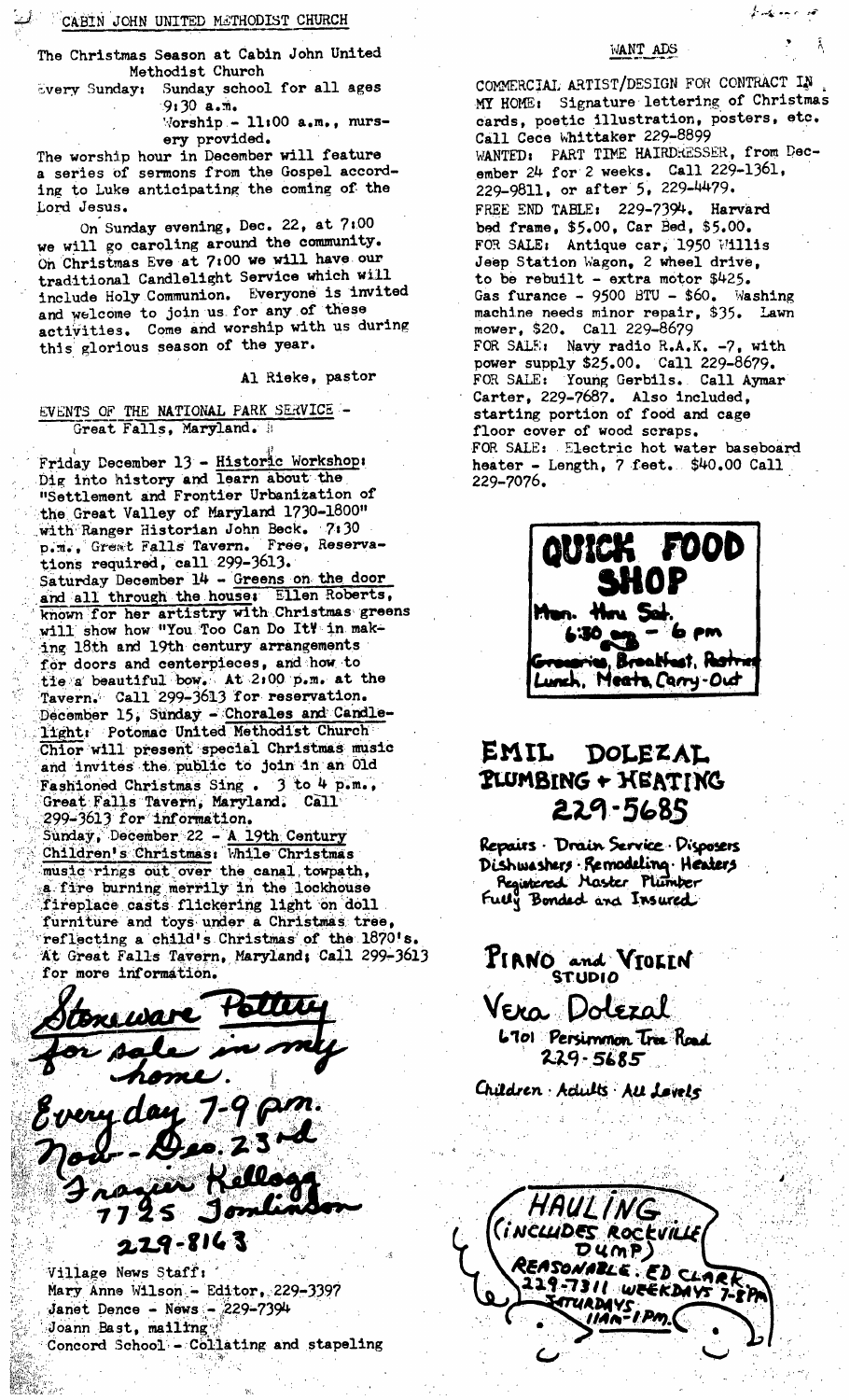#### :. ~.~ **sEv~ LOCKS ROAD**  LOCAL PARK

#### QUESTIONNAIRE

In the near future Cabin John will have a new 10 acre park just off Seven Locks Road and northwest of the Palisades Pool area. Maryland National Capital Park and Planning Commission is eager for citizens' input so that the park will serve Cabin John's desires and needs.

We have been allotted  $$112,000$  to spend on grading, equipment, shelters, and courts, etc. The construction of bike trails through the site, connecting the park with other parts of the town, will be funded with other money, not the 5112,000 budgeted for the park. Also picnic tables, grills, water fountains, walk ways and bike rack are included or provided for under the separate \$50,O00 allocated for utilities on this Seven Locks Road Park.

The possibility exists for the access road to be the existing driveway to Palisades Pool. If this is impossible part of the \$112,000 must go to the access road (approximately i0,000).

Please indicate your preference for facilities to be included in the park below, fold, and mail (form addressed already).

A. Required Facilities

a como a

How many?  $\int_0^\infty$ 

 $\sqrt{\frac{1}{r}}$ 

 $\mathcal{L}$ 

#### ASTIMATED COST

1. Access road ..............................10,000 2. Parking lot  $(30 \text{ cars})$ ...................15.000 3. Landscaping, grading, seeding, sodding.10,000 TOTAL COST - REQUIRED FACILITIES...........35,000 B. Optional Facilities 1. Shelter a. Gazebo................................8,000 b.  $30' \times 62'$  picnic shelter with fireplace ......................... 15,000 c. Enclosed community building with restrooms, recreation storage, kitchenette and meeting room  $\cdots \cdots$  50,000 2. Flay Areas a. Tennis (2 doubles courts) .......... 20,000 lighted, add.. 5,000 b. Multi-purpose court (volleyball, basketball) ......... • ........... . .. i0,000 lighted, add.. 5,O00  $c.$  Play field.............................5,000 d. Children's play unit (swings, slides, jungle gym, etc.)  $\cdots$ ..............10,000 TOTAL COST - OPTIONAL FACILITIES YOU HAVE CHOSEN - LET  $\text{LQUAL}$  \$77,000 (Total available minus \$35,000 required expenditures).

**+,4++++++\*, : : ~ : ~: : ~ H+~+++~ 4 : : : : : : :+.+4 ~ 0 : : : : : : : : : :: : :** :~. ~ +~+\*+++++++ Please note: A swimming pool is no possibility, as MNCPPC does not build pools.